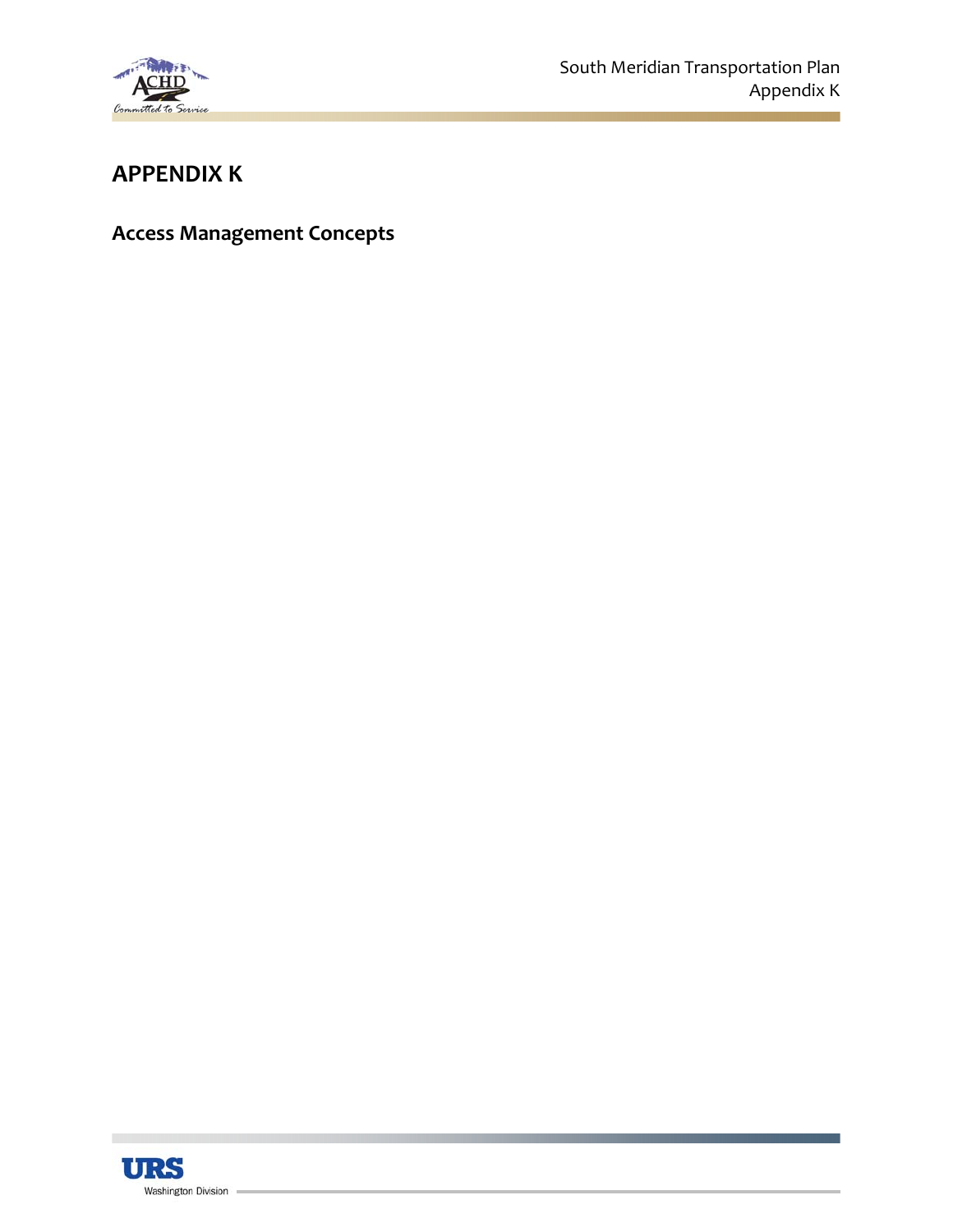

# **Access Spacing**

Access spacing is key to roadway function. The spacing provisions for the South Meridian Access Management Study are based on established standards found in the *Access Management Manual*, NCHRP Report 348 *Access Management Guidelines for Activity Centers*, and research conducted by transportation professionals and published in the ITE Journal. Additionally, they are tailored to the functional classification of the roadway as described earlier and are not consistent with existing ACHD access guidelines.

The number of accidents at commercial driveways on arterials is disproportionately higher than at public road intersections. It has been shown in the *Benefits of Access Management: Access Spacing* prepared by the Federal Highway Administration (FHWA) that the greater the number of driveways on a given roadway, the greater the rate of traffic accidents. Roadway speeds are reduced by an average of 2.45 mph for every 10 access points per mile. Often driveways are spaced too close together on high speed/high volume roads. This close spacing leads to inadequate sight distance. The following sections describe methods to determine adequate distance between intersections and driveways along roadways to avoid these issues.

#### **Sight Distance**

Adequate sight distance must be provided at all access intersections on roadways so drivers can judge approaching vehicle speeds and enter the roadway safely. Also, approaching vehicles must be able to see access locations ahead and vehicles using them. There are three types of sight distance that must be reviewed in designing the spacing of driveways.

Stopping sight distance is the distance required for a driver to perceive and react to a hazard and then brake to a stop before reaching the hazard. This value is based on the AASHTO stopping sight distance assuming the pavement is wet. This would be the minimum stopping distance between driveways. Distances applicable to the South Meridian Access Management Plan are defined in AASHTO and include the following:

- Speed  $= 30$  mph, Stopping sight distance $= 200$ -feet
- Speed  $= 40$  mph, Stopping sight distance= 305-feet
- Speed  $= 50$  mph, Stopping sight distance $= 425$ -feet
- Speed  $= 60$  mph, Stopping sight distance $= 570$ -feet

Intersection sight distance is the distance required for a driver to safely make a left or right turn from an access connection or to cross a roadway. Distances applicable to the South Meridian Access Management Plan are defined in AASHTO and include the following:

- Speed  $= 30$  mph, Intersection sight distance  $= 335$ -feet left turn, 290-feet right turn
- Speed  $= 40$  mph, Intersection sight distance  $= 445$ -feet left turn, 385-feet right turn

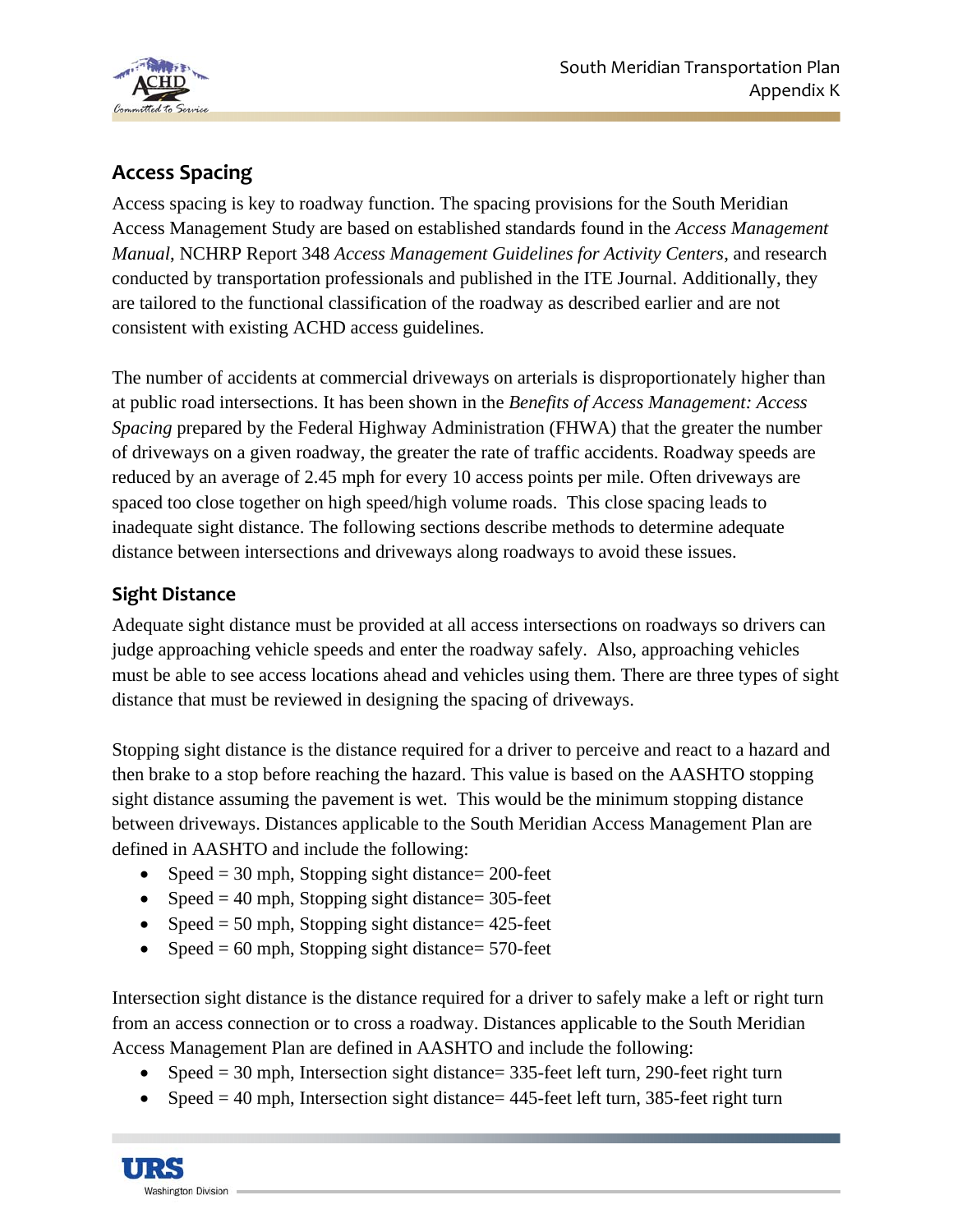

- Speed  $= 50$  mph, Intersection sight distance  $= 555$ -feet left turn, 480-feet right turn
- Speed  $= 60$  mph, Intersection sight distance= 665-feet left turn, 575-feet right turn

Sight triangles are a graphical way of determining if access points along a specific roadway meet the sight distance requirements described above. The intersection sight distances listed can be plotted from an access point along a particular roadway based on the speed of that roadway to determine if adequate sight distance is available. Section 7200 of the ACHD *Policy Manual* and Figure 72-F7 contain requirements and examples for sight triangles at intersections and driveways.

### **Right Turn Overlap**

Right turn overlap is another method to determine adequate access spacing along a roadway and is defined as the minimum distance required to avoid conflict overlap between adjacent access points. This distance separates conflicts so the driver can focus on one driveway at a time. The *Access Management Manual* Table 9-7 gives right turn overlap distances for speeds up to 45 mph. This is because higher speeds create a greater speed differential between the free flow vehicle speed and the speed of the right turning vehicle. The right turn overlap distances are short and create a potential collision problem on high speed, high volume roadways. The right turn overlap distances are similar to stopping sight distances. Right turn overlap distances defined in AASHTO applicable to the South Meridian Access Management Plan include the following:

- Speed  $= 45$  mph, Right turn overlap distance  $= 350$ -feet
- Speed  $= 40$  mph, Right turn overlap distance  $= 300$ -feet
- Speed  $= 35$  mph, Right turn overlap distance  $= 245$ -feet

#### **Functional Intersection Area**

The "functional intersection area" of an intersection is defined in AASHTO's *A Policy on the Geometric Design of Highways and Streets* as an area that extends upstream and downstream from intersections and includes the longitudinal limits of auxiliary lanes. This includes the tapers needed to develop the auxiliary lanes. Ideally, driveways should not be situated within the functional area of an intersection or the influence area of an adjacent driveway.

The functional intersection area upstream from the intersection equals the distance traveled during perception-reaction time, deceleration distance while the driver maneuvers to stop, and queue storage needed at the intersection or driveway. Table 8-4 in the *Access Management Manual* gives upstream functional distances for specific locations and roadway speeds. Examples applicable to the South Meridian Access Management Plan include the following:

- Suburban, speed  $=$  30 mph, Upstream functional distance  $=$  645-feet
- Suburban, speed  $= 40$  mph, Upstream functional distance  $= 670$ -feet

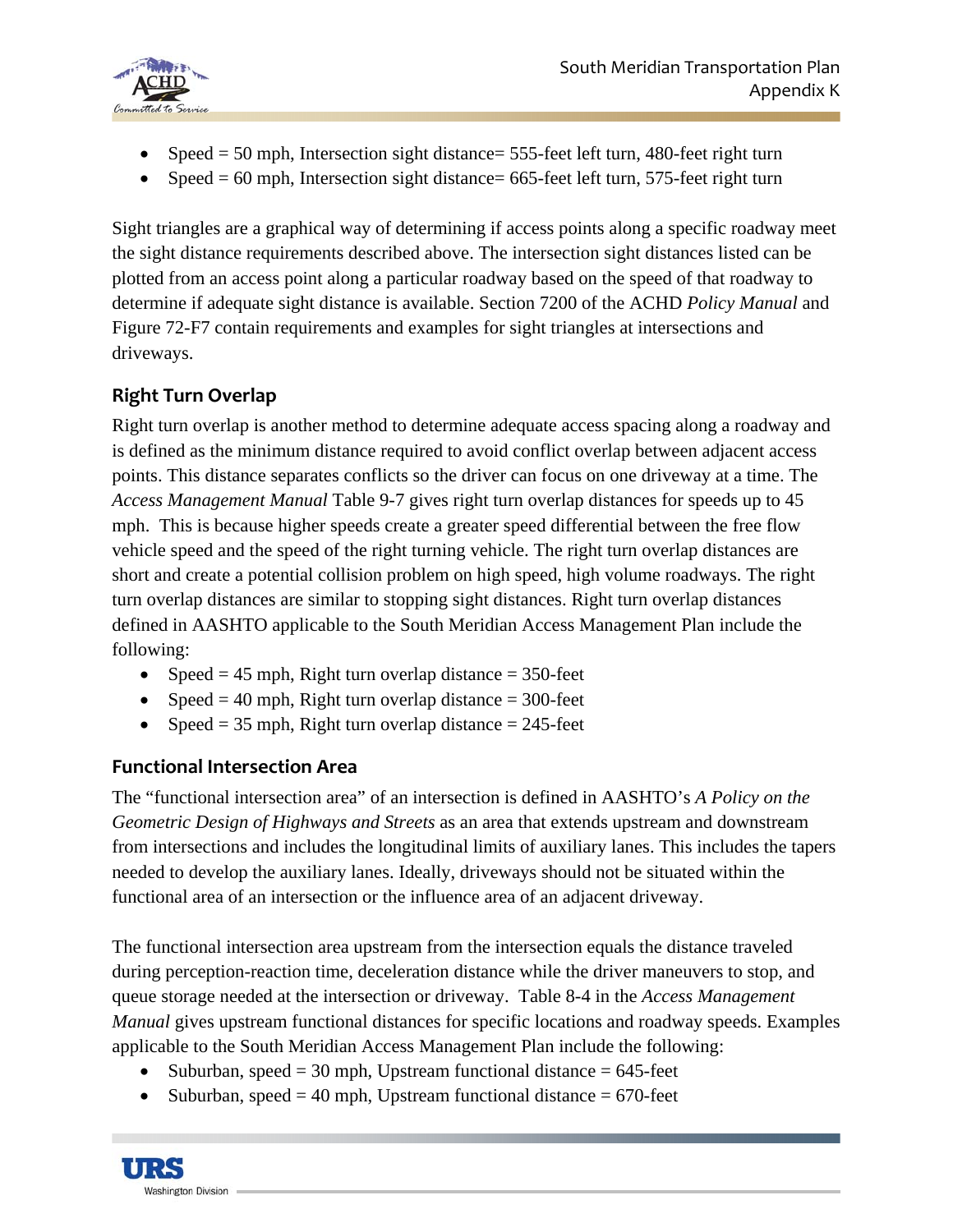

- Suburban, speed  $= 50$  mph, Upstream functional distance  $= 735$ -feet
- Urban, speed  $=$  30 mph, Upstream functional distance  $=$  725-feet

Stopping sight distance is the most common method for determining the functional intersection area downstream from the intersection. Examples applicable to the South Meridian Access Management Plan include the following:

- Speed  $= 30$  mph, Downstream functional distance  $= 200$ -feet
- Speed  $= 40$  mph, Downstream functional distance  $= 305$ -feet
- Speed  $= 50$  mph, Downstream functional distance  $= 425$ -feet
- Speed  $= 60$  mph, Downstream functional distance  $= 570$ -feet

#### **Driveway Influence Distance**

The driveway influence area includes the impact distance, the perception-reaction distance, and the car length. The impact distance is defined as the point upstream from the access drive where brake lights of a following through vehicle are activated. "Spillback" occurs at an access point when a through vehicle must brake in response to another vehicle making a right turn at an access point. Thus, impact distance is determined by the spillback rate. The acceptable spillback rate on a roadway is dependant on the functional classification of that roadway. The *Access Management Manual* gives acceptable spillback rates for arterials as 2%. For collectors, acceptable spillback rates range from 5% to 15%. Driveway influence distances applicable to the South Meridian Access Management Plan include the following:

- Arterial, Spillback =  $2\%$ , Speed =  $50$ , Driveway Influence Distance =  $620$ -feet
- Arterial, Spillback  $= 2\%$ , Speed  $= 40$ , Driveway Influence Distance  $= 460$ -feet
- Collector, Spillback =  $5\%$ , Speed = 40, Driveway Influence Distance = 400-feet
- Collector, Spillback  $= 15\%$ , Speed  $= 40$ , Driveway Influence Distance  $= 305$ -feet

#### **Two‐Way Left Turn Lanes versus Medians**

TWLTLs are very common on arterial roadways. They are included in most widening projects to provide access to development along a roadway. However, they generally only work well on low speed roadways with low left turn concentrations. When driveway densities are high, the left turning vehicles often interfere with each other and limit sight distance of other vehicles. Also, most conflicts at driveways are associated with left turning vehicles entering and exiting the main roadway.

An *ITE Journal* article entitled "Should Direct Left Turns from Driveways be Avoided?" studied the differences between driveway operations on roadways with TWLTL's versus those with medians. The average number of conflicts measured on the study roadways with direct left turn movements were 30.21 per thousand vehicles. The average conflicts on the study roadways with right turns followed by U-turns were 18.71 per thousand vehicles. Those locations where direct

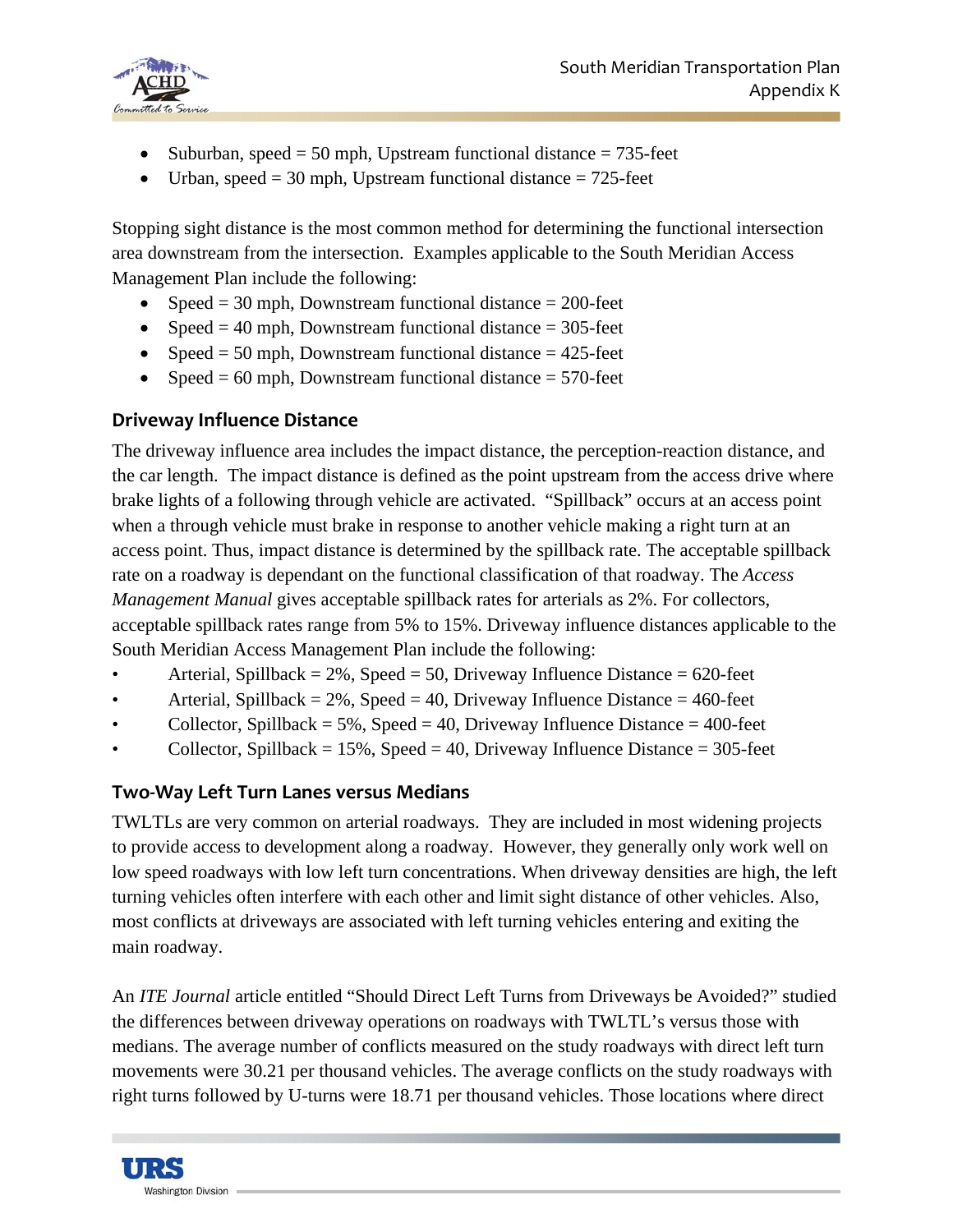

left turns were removed and a right-in/right-out were installed showed that average number of conflicts per thousand changed from 25.18 before to 12.60 after, a 49.9% reduction. The severity of injury/fatality crashes was reduced 22% and the average crash rate was reduced 27% when direct left turns were removed and changed to right turns followed by U-turns.

This study concluded that if driveway density is high, raised medians were safer than TWLTL. Right turns followed by U-turns are becoming popular because they do not require a large financial investment in roadway improvements or right-of-way acquisition and greatly reduce accident rates and accident severity.

**Figure I-1** depicts the conflict points associated with a full access intersection/driveway versus **Figure I-2**, which depicts the conflict points associated with a right-in/right-out intersection/driveway. These figures were developed as part of the *Chinden Blvd. Corridor Study*. The right-in/right-out driveway removes 30 of the potential 34 conflicts at a full access intersection.

Median openings should be provided at signalized and unsignalized intersections with arterial and collector streets as described in the South Meridian Access Management Plan. However, median openings should be subject to closure when traffic volumes increase to the point that signal warrants are met and signal spacing criteria cannot be met. Access points for left turn egress along a roadway should be located in conformance with coordinated signal spacing requirements where possible, and thus follow median breaks. If future volumes at these left turn access points warrant a traffic signal and signalized spacing requirements cannot be met, left turn access should be closed in one or both directions.

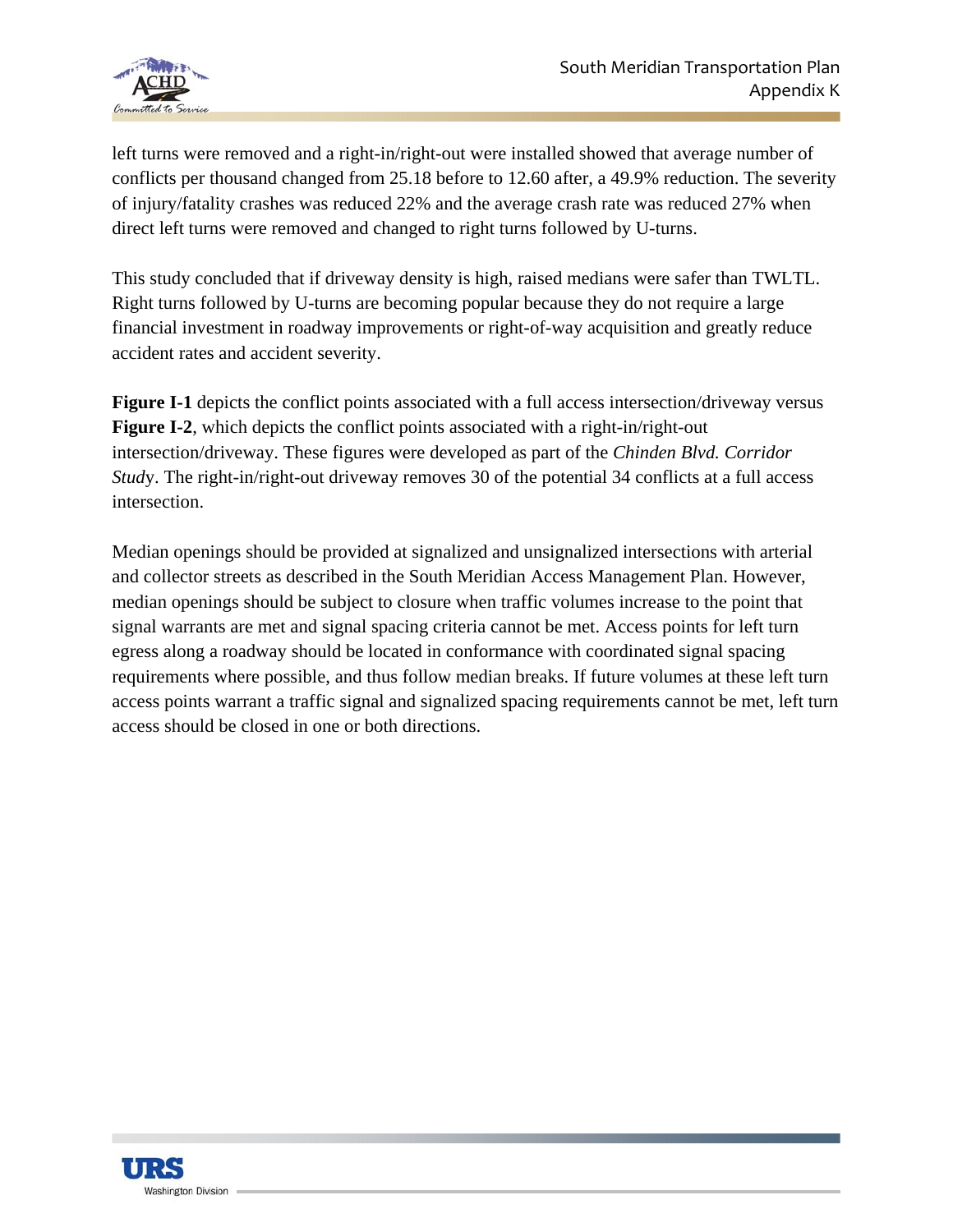



**Figure I‐1. 34 Conflict Points at Full Access Intersection/Driveway**



**Figure I‐2. 4 Conflict Points at Right‐In/Right‐Out Intersection/Driveway**